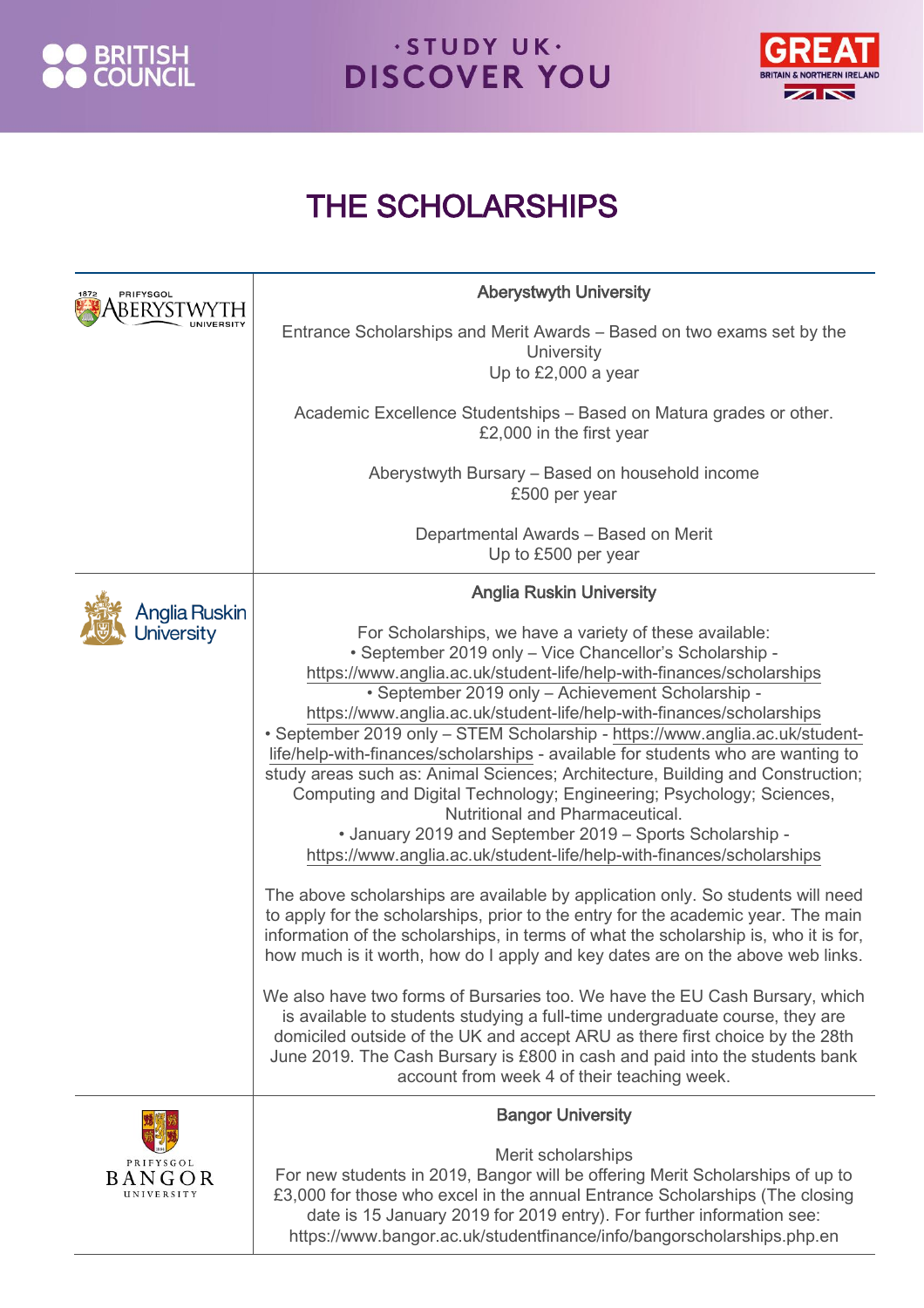



|                                                 | <b>Coventry University</b>                                                                                                                                                                                                                                                                                                                                                                                                                                                 |
|-------------------------------------------------|----------------------------------------------------------------------------------------------------------------------------------------------------------------------------------------------------------------------------------------------------------------------------------------------------------------------------------------------------------------------------------------------------------------------------------------------------------------------------|
|                                                 | Undergraduate Academic Excellence Scholarship<br>£1250.00 paid directly to the student in the first year only                                                                                                                                                                                                                                                                                                                                                              |
|                                                 | Postgraduate Academic Excellence Scholarship<br>£1500.00 paid directly to the student                                                                                                                                                                                                                                                                                                                                                                                      |
|                                                 | Further details will be available on our website here:<br>https://www.coventry.ac.uk/international-students-hub/new-<br>students/international-scholarships-and-discounts/international-scholarships/                                                                                                                                                                                                                                                                      |
|                                                 | <b>De Montfort University</b>                                                                                                                                                                                                                                                                                                                                                                                                                                              |
|                                                 | £3000 for Post graduate courses within Business:<br>http://lcbs.ac.uk/study/principals-scholarship/                                                                                                                                                                                                                                                                                                                                                                        |
|                                                 |                                                                                                                                                                                                                                                                                                                                                                                                                                                                            |
|                                                 |                                                                                                                                                                                                                                                                                                                                                                                                                                                                            |
|                                                 | <b>ESCP Europe</b>                                                                                                                                                                                                                                                                                                                                                                                                                                                         |
| <b>ESCP</b><br>EUROPE<br><b>BUSINESS SCHOOL</b> | The ESCP Europe scholarship programme is based on a mix of criteria, which<br>include merit, diversity and financial needs.<br>Scholarships are competitive and cover 25% to 50% of the tuition fees (the 1st<br>registration fee is not covered by the scholarship). They are renewable each<br>year on condition of academic achievement, behaviour and involvement in the<br><b>ESCP Europe community.</b>                                                              |
|                                                 | Applications for scholarships<br>Students wishing to be considered for scholarships apply once they have been<br>admitted to the programme and will need to submit financial information<br>(evidence of household income), in addition to documents previously provided.<br>Admitted students applying for scholarships will be notified of the decision<br>before they have to pay the non-refundable €2,500 deposit (which is due even if<br>a scholarship is awarded). |
| <b>FALMOUTH</b>                                 | <b>Falmouth University</b>                                                                                                                                                                                                                                                                                                                                                                                                                                                 |
| UNIVERSITY                                      | Falmouth University will soon be announcing a new scholarship scheme<br>available to UK and EU<br>students starting a Bachelor degree in September 2019.<br>The scholarship value will be £1,000 and will be based on merit. Details to<br>come soon on<br>www.falmouth.ac.uk                                                                                                                                                                                              |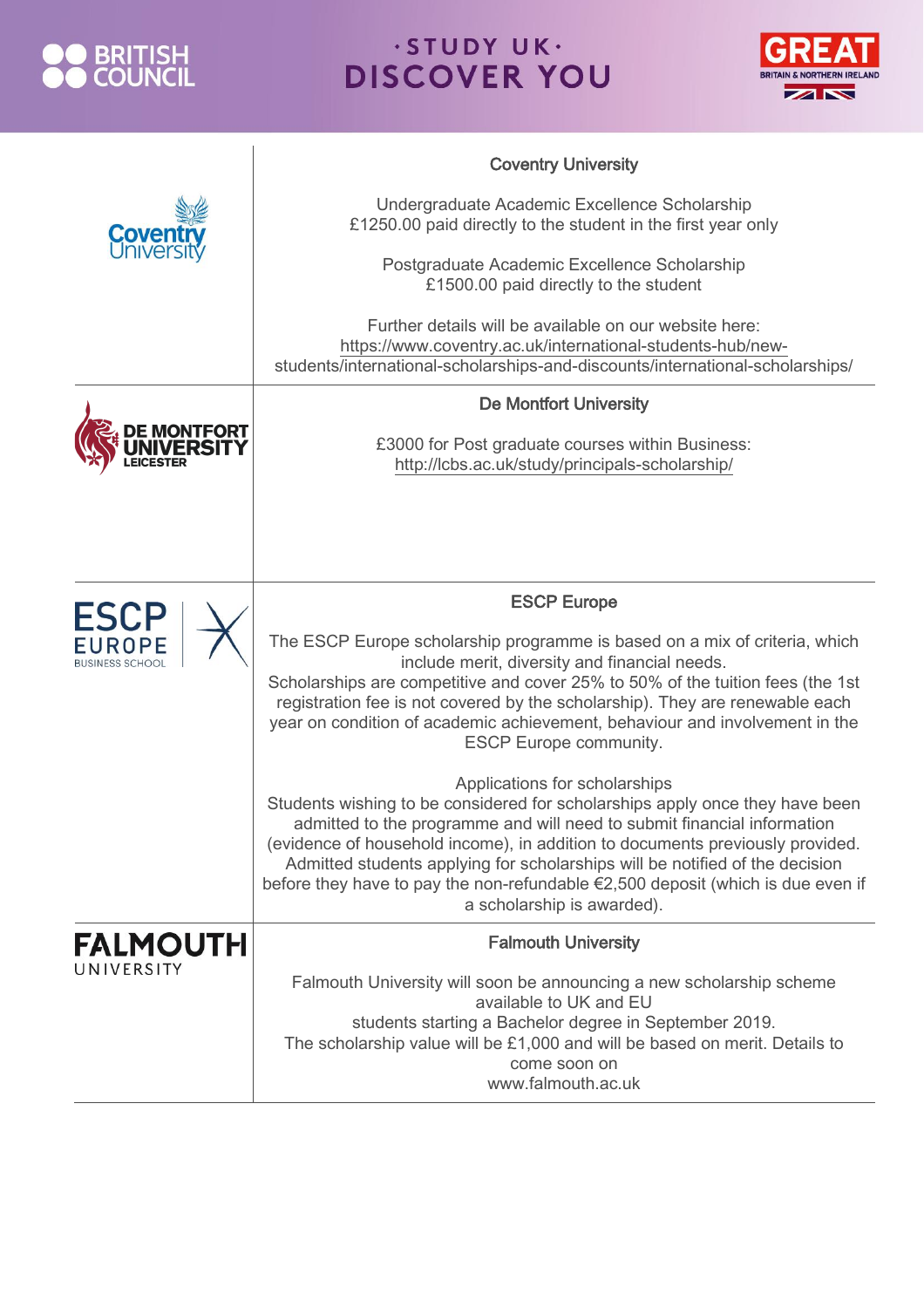

 $\begin{array}{c} \hline \end{array}$ 



|                                                      | KING'S COLLEGE LONDON SCHOLARSHIP OPPORTUNITIES                                                                                                                                                                                                                                                                                                                                                                                                                                                                                                 |
|------------------------------------------------------|-------------------------------------------------------------------------------------------------------------------------------------------------------------------------------------------------------------------------------------------------------------------------------------------------------------------------------------------------------------------------------------------------------------------------------------------------------------------------------------------------------------------------------------------------|
| <b>College</b>                                       | There are many scholarships and bursaries available for prospective<br>undergraduate and postgraduate students to apply for. These awards vary in<br>the amount available, student eligibility and the application process. For<br>example, the desmond tutu scholarship is available to all undergraduate<br>students to apply for and is worth £1000. For the most up to date information<br>about our range of funding opportunities and how to apply, please visit<br>www.kcl.ac.uk/funding                                                 |
| THE LONDON SCHOOL                                    | <b>London School of Economics and Political Science</b>                                                                                                                                                                                                                                                                                                                                                                                                                                                                                         |
| OF ECONOMICS AND<br>POLITICAL SCIENCE                | Each year, LSE awards around £4 million in scholarships and financial support<br>to its undergraduate students and over £12.5 million to its graduate students.<br>There are also funding opportunities from external organisations, research<br>councils and governments around the world. More information can be found on<br>our website:                                                                                                                                                                                                    |
|                                                      | For undergraduate applicants: http://www.lse.ac.uk/study-at-<br>Ise/Undergraduate/fees-and-funding                                                                                                                                                                                                                                                                                                                                                                                                                                              |
|                                                      | For graduate applicants: https://www.ucb.ac.uk/learning-and-support-<br>services/financial-support/scholarships-and-fee-waivers.aspx                                                                                                                                                                                                                                                                                                                                                                                                            |
| <b>Middlesex</b>                                     | <b>Middlesex University, London</b>                                                                                                                                                                                                                                                                                                                                                                                                                                                                                                             |
| University<br>London                                 | We are offering EU Academic Awards to high achievers. Awards are from 1000<br>pounds up to 5000<br>pounds depending of qualifications. Awards will be offered as a discount to the<br>tuition fees.                                                                                                                                                                                                                                                                                                                                             |
|                                                      |                                                                                                                                                                                                                                                                                                                                                                                                                                                                                                                                                 |
| Northumbria<br><b>University</b><br><b>NEWCASTLE</b> | <b>Northumbria University</b><br>The University will offer scholarships of £2,000 to students from EU member<br>states who meet specific academic criteria and successfully enrol on a full-time<br>undergraduate programme. Please note that scholarships are only available to<br>students who are ordinarily resident in an EU member state outside the UK. EU<br>citizens who are already living in the UK cannot benefit from this scheme.<br>Poland Matura with overall average of 85%.                                                   |
| Ravensbourne                                         | <b>Ravensbourne University London</b>                                                                                                                                                                                                                                                                                                                                                                                                                                                                                                           |
| University London                                    | Information on available scholarships, bursaries and funding for undergraduate<br>and postgraduate degrees are updated for each academic year on the<br>Ravensbourne University London website. You may find more information by<br>visiting the following:<br>Undergraduate funding: https://www.ravensbourne.ac.uk/study-<br>here/undergraduate/undergraduate-fees-and-funding/undergraduate-funding/<br>Postgraduate funding: https://www.ravensbourne.ac.uk/study-<br>here/postgraduate/postgraduate-fees-and-funding/postgraduate-funding/ |
|                                                      | <b>SOAS University of London</b>                                                                                                                                                                                                                                                                                                                                                                                                                                                                                                                |
|                                                      | Undergraduate SOAS Global Leadership Scholarship<br><b>Scholarship Value</b>                                                                                                                                                                                                                                                                                                                                                                                                                                                                    |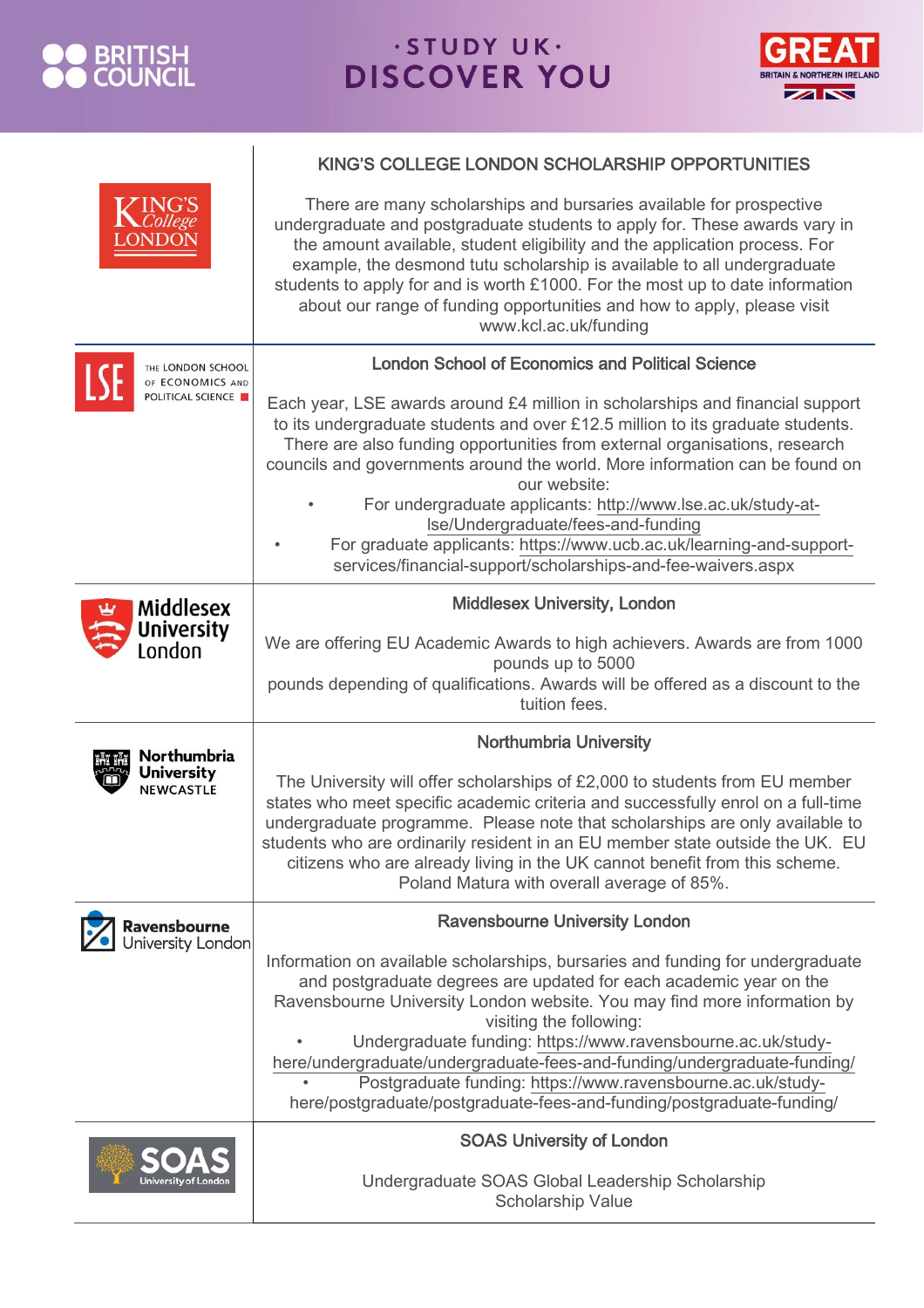



|                                                       | Scholars within the programme will benefit from a wide range of academic,<br>financial and personal support including:<br>• £3,500 cash award per year (three years)<br>• £500 for a community project of their choosing<br>. £750 for academic self-development, i.e. taking part or attending academic /<br>professional conference<br>. Be partnered with an internal and external mentor for support in self-<br>development and project direction.<br>There will be other additional benefits for the cohort through coaching, network<br>events and career advice.<br>https://www.soas.ac.uk/registry/scholarships/ug-global-leadership.html<br>We have a range of Masters level awards - please visit<br>www.soas.ac.uk/registry/scholarships/masters/ to view the full list. |
|-------------------------------------------------------|--------------------------------------------------------------------------------------------------------------------------------------------------------------------------------------------------------------------------------------------------------------------------------------------------------------------------------------------------------------------------------------------------------------------------------------------------------------------------------------------------------------------------------------------------------------------------------------------------------------------------------------------------------------------------------------------------------------------------------------------------------------------------------------|
| Swansea<br><b>University</b><br>Prifysgol<br>Abertawe | <b>Swansea University</b><br>Mature 85% overall to include a minimum of 2 subjects at extended level                                                                                                                                                                                                                                                                                                                                                                                                                                                                                                                                                                                                                                                                                 |
|                                                       | Merit Scholarship<br>80% overall to include a minimum of 2 subjects at extended level                                                                                                                                                                                                                                                                                                                                                                                                                                                                                                                                                                                                                                                                                                |
| <b>MANCHESTER</b>                                     | <b>The University of Manchester</b>                                                                                                                                                                                                                                                                                                                                                                                                                                                                                                                                                                                                                                                                                                                                                  |
| 1824                                                  | Scholarships at The University of Manchester are normally allocated on a<br>subject-specific basis and according to academic and other merit.                                                                                                                                                                                                                                                                                                                                                                                                                                                                                                                                                                                                                                        |
|                                                       | Information on Scholarships (if available) can be found on our website:<br>https://www.manchester.ac.uk/study/ Type the name of the course you are<br>interested in (or choose from the drop-down menu); in the Overview tab for<br>each course, you will find further information Scholarships (if available).                                                                                                                                                                                                                                                                                                                                                                                                                                                                      |
|                                                       | Further information on Student Finance can also be found on our website:<br><b>UNDERGRADUATE:</b><br>https://www.manchester.ac.uk/study/undergraduate/student-finance/<br>POSTGRADUATE (TAUGHT):<br>https://www.manchester.ac.uk/study/masters/funding/<br>POSTGRADUATE (RESEARCH):<br>https://www.manchester.ac.uk/study/postgraduate-research/funding/                                                                                                                                                                                                                                                                                                                                                                                                                             |
| The                                                   | <b>The University of Sheffield</b>                                                                                                                                                                                                                                                                                                                                                                                                                                                                                                                                                                                                                                                                                                                                                   |
| University<br>Of<br>Sheffield.                        | In addition to the UK government student loan scheme, we are pleased to offer<br>a range of competitive scholarships to students from the EU.<br><b>Experience Sheffield Scholarships</b><br>We're offering Experience Sheffield Scholarships worth £3,600 each for home<br>and EU students starting their studies in September 2019.<br>These awards are entirely funded by donations from alumni (former students)<br>and friends of the University from around the world.<br><b>Global Scholars</b><br>We'll pay your air fare to an overseas summer school, as well as tuition and<br>accommodation while you are there.<br><b>Department scholarships</b>                                                                                                                       |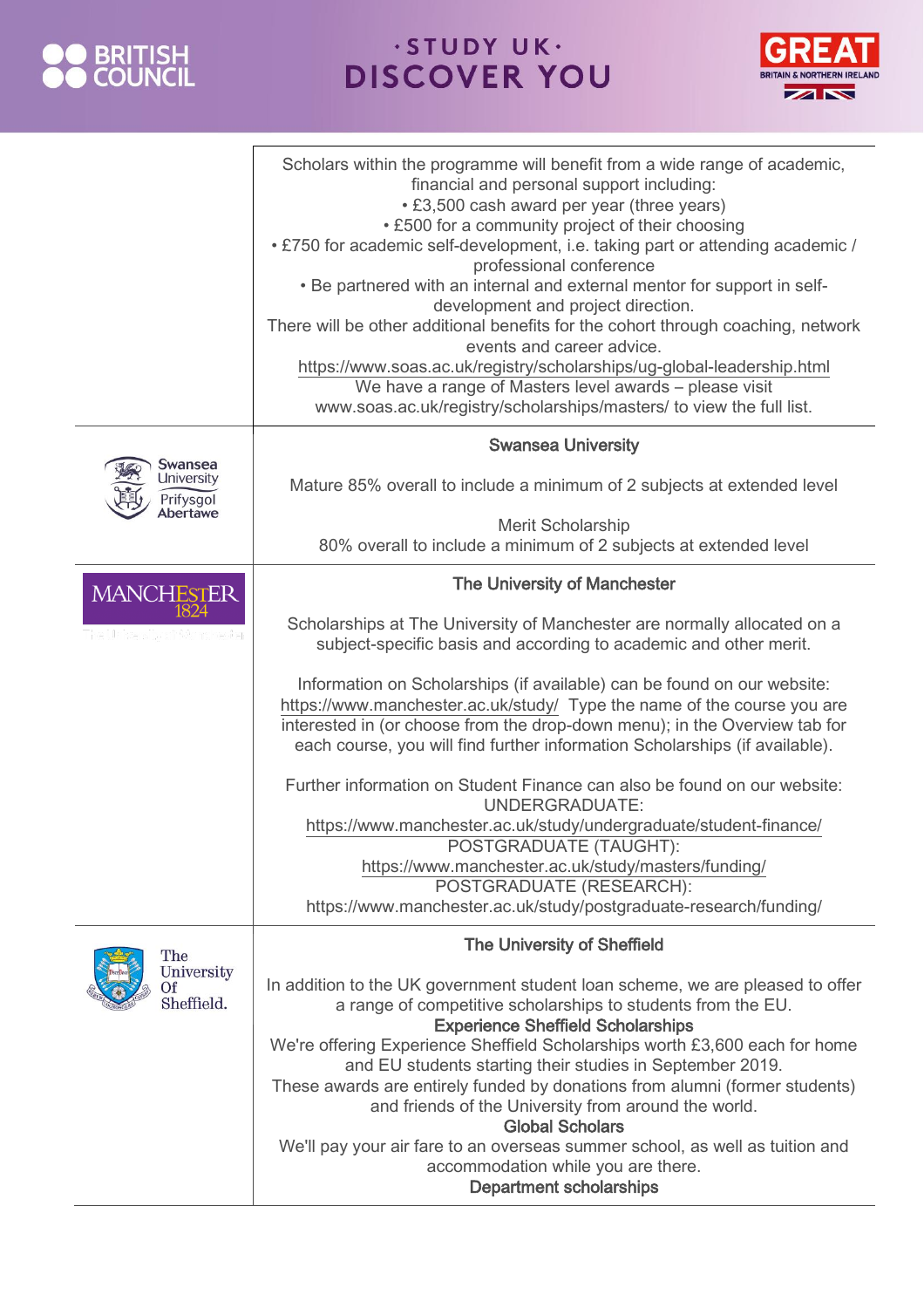



|                                         | Lots of departments offer scholarships, some of them sponsored by industry.<br>Contact the department running the courses you're interested in to find out if<br>they are offering anything for students starting in your year.<br><b>Sports scholarships</b><br>Do you compete at an elite level in your sport? Then you can apply. Our Elite<br>Sports Elite Sports Performance Scheme (ESPS) gives athletes different levels<br>of support, from free gym membership, to an annual $£1,000$ award. Each year,<br>one first-year application is also selected to receive a year's free<br>accommodation, in lieu of a monetary award.<br>For full details and terms and conditions please visit:<br>https://www.sheffield.ac.uk/undergraduate/fees-funding/scholarships |
|-----------------------------------------|---------------------------------------------------------------------------------------------------------------------------------------------------------------------------------------------------------------------------------------------------------------------------------------------------------------------------------------------------------------------------------------------------------------------------------------------------------------------------------------------------------------------------------------------------------------------------------------------------------------------------------------------------------------------------------------------------------------------------------------------------------------------------|
| $\blacksquare$                          | <b>UCL</b>                                                                                                                                                                                                                                                                                                                                                                                                                                                                                                                                                                                                                                                                                                                                                                |
|                                         | Funding and Scholarships, you can refer them to the following website:<br>https://www.ucl.ac.uk/students/funding/fund-your-studies                                                                                                                                                                                                                                                                                                                                                                                                                                                                                                                                                                                                                                        |
| <b>Jniversity College Birmingham</b>    | <b>University College Birmingham</b>                                                                                                                                                                                                                                                                                                                                                                                                                                                                                                                                                                                                                                                                                                                                      |
|                                         | UCB provides a range of support designed to encourage individuals to access<br>programmes of study at Undergraduate and Postgraduate level and to be<br>successful at UCB. Part of this support is in the form of financial support and<br>other benefits.<br>For more information please view this page:<br>https://www.ucb.ac.uk/learning-and-support-services/financial-<br>support/scholarships-and-fee-waivers.aspx                                                                                                                                                                                                                                                                                                                                                  |
| <b>EXAM</b><br><b>BRISTOL</b>           | <b>University of Bristol</b>                                                                                                                                                                                                                                                                                                                                                                                                                                                                                                                                                                                                                                                                                                                                              |
|                                         | Vice-Chancellor's Scholarship                                                                                                                                                                                                                                                                                                                                                                                                                                                                                                                                                                                                                                                                                                                                             |
|                                         | The Vice-Chancellor's Scholarship at the University of Bristol supports<br>undergraduate students with exceptional musical, dramatic or sporting talent<br>outside their field of academic study.<br>Each year the University awards up to 20 students with a Vice-Chancellor's<br>Scholarship of up to £3,000 per annum for at least the first three years of study.<br>"Receiving a Vice-Chancellor's Scholarship was a massive honour and it gave<br>me access to a whole range of services which allowed me to maintain an<br>intensive training regime whilst continuing my studies." Georgie Twigg - Vice-<br>Chancellor's Scholar & British Olympic Gold Medal Winner<br>Application forms for 2019 entry will be available in Autumn 2018.                        |
|                                         | More information can be found on the web-site: www.bristol.ac.uk/fees-<br>funding/awards/vc-scholarship                                                                                                                                                                                                                                                                                                                                                                                                                                                                                                                                                                                                                                                                   |
|                                         | <b>University of Central Lancashire</b>                                                                                                                                                                                                                                                                                                                                                                                                                                                                                                                                                                                                                                                                                                                                   |
| <b>University of Central Lancashire</b> | From 2019 UCLan are awarding merit scholarships of £1000 per year off their<br>tution fees if they meet the following;<br>Undergraduate Matura overall 75%<br>Postgraduate equivalent to a British university degree of 2:1                                                                                                                                                                                                                                                                                                                                                                                                                                                                                                                                               |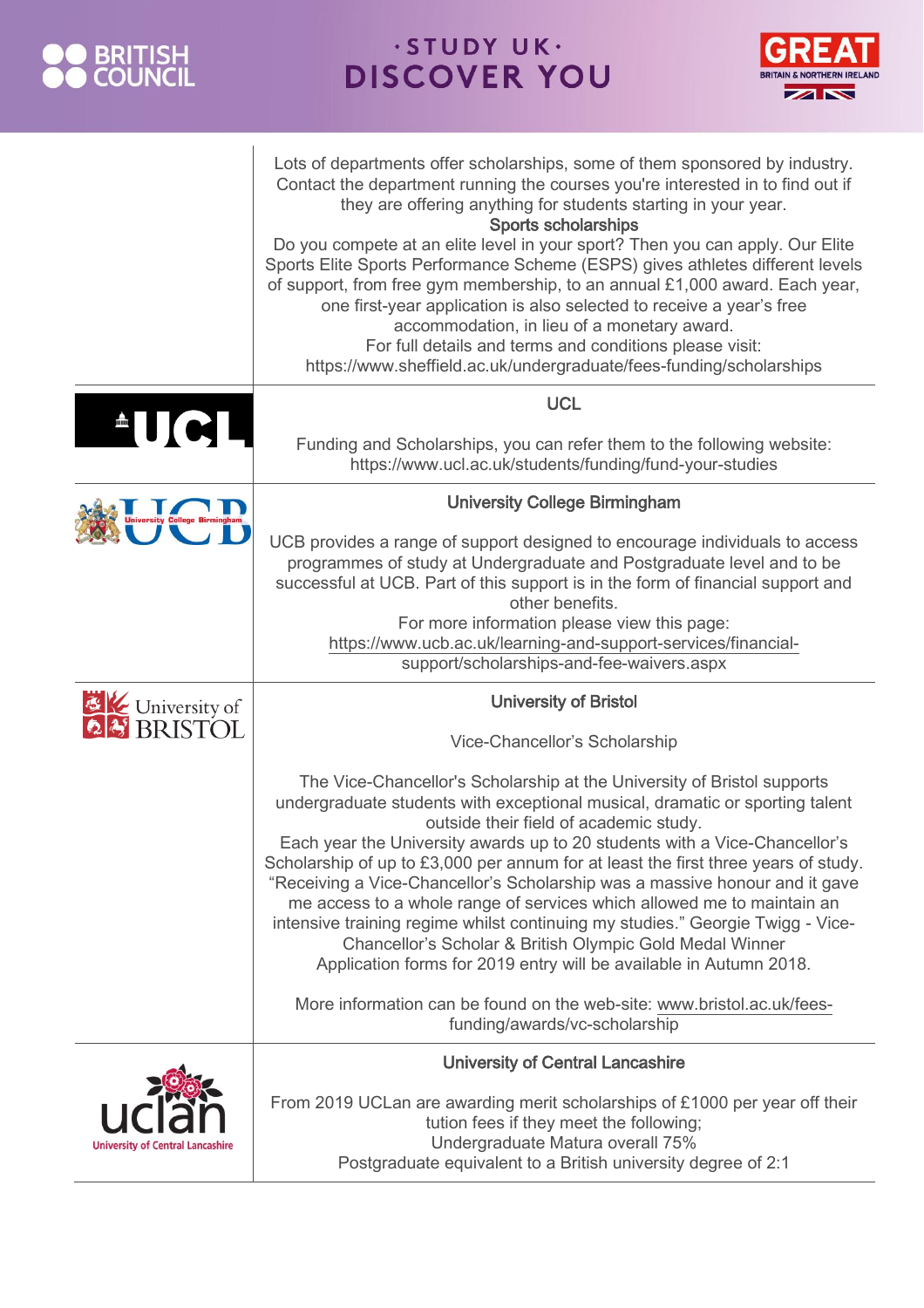#### O BRITISH<br>O COUNCIL



|                                       | <b>University of East Anglia</b>                                                                                                                                                                                                                                                                                                                                                                                                      |
|---------------------------------------|---------------------------------------------------------------------------------------------------------------------------------------------------------------------------------------------------------------------------------------------------------------------------------------------------------------------------------------------------------------------------------------------------------------------------------------|
| <b>University of East Anglia</b>      | The EU Scholarship is awarded to EU citizens who achieve a high standard in<br>their pre-university qualifications as outlined in the terms and conditions found<br>at http://www.uea.ac.uk/study/undergraduate/scholarships/eu-scholarship<br>What does the EU Scholarship cover?                                                                                                                                                    |
|                                       | • £3,000 (£1,000 per year for the duration of the course up to a maximum of<br>£3,000)                                                                                                                                                                                                                                                                                                                                                |
|                                       | • Scholarship paid in £1,000 lump sum in February<br>EU Scholarship Eligibility Criteria<br>• You must be an EU citizen (except citizens of the United Kingdom) and be<br>liable for 'EU' fee status. For full details regarding citizenship please see the                                                                                                                                                                           |
|                                       | terms and conditions.<br>• You must be enrolling on your first undergraduate degree course, including<br>courses with a Foundation Year and Dip HE Operating Department Practice, in<br>September 2019 or January 2020.                                                                                                                                                                                                               |
|                                       | . You must be enrolled and attending as a student at the University at the time<br>of payment                                                                                                                                                                                                                                                                                                                                         |
|                                       | • To apply you must hold an offer of a place from UEA and to receive the<br>scholarship you must select UEA as your firm choice institution<br><b>EU Scholarship Application Process</b><br>The deadline for this scholarship is 22 March 2019.                                                                                                                                                                                       |
|                                       | <b>University of Kent</b>                                                                                                                                                                                                                                                                                                                                                                                                             |
| University of                         | At Kent we recognise, encourage and reward excellence and believe that<br>talented students from a variety of backgrounds should have the opportunity to<br>study here. That is why we offer a wide range of scholarships and have<br>established one of the most generous financial support schemes in the UK. You<br>can view a full list of undergraduate and postgraduate scholarships at<br>https://www.kent.ac.uk/scholarships/ |
| <b>University of</b>                  | <b>University of Nottingham</b>                                                                                                                                                                                                                                                                                                                                                                                                       |
| Nottingham<br>UK   CHINA   MALAYSIA   | The University of Nottingham offers a range of scholarships for international<br>and EU students which aim to reward excellence and promote diversity among<br>our student body. Our extensive scholarship portfolio can be found at<br>http://www.nottingham.ac.uk/go/international-scholarships                                                                                                                                     |
|                                       | <b>University of Roehampton</b>                                                                                                                                                                                                                                                                                                                                                                                                       |
| University of<br>Roehampton<br>London | UG<br>• 5 x £4000 scholarships available (x3 years)<br>• 20 x £2500 scholarships available (x3 years)<br>• 50 x £1000 scholarships available (x3 years)<br>• Student has to apply<br>• Based on academic merit and first-come, first-served approach<br>· Student given deadline to accept<br>PG<br>Sept entry:                                                                                                                       |
|                                       | • 20 x £4000 scholarships available (1 year)<br>• 30 x £2500 scholarships available (1 year)                                                                                                                                                                                                                                                                                                                                          |